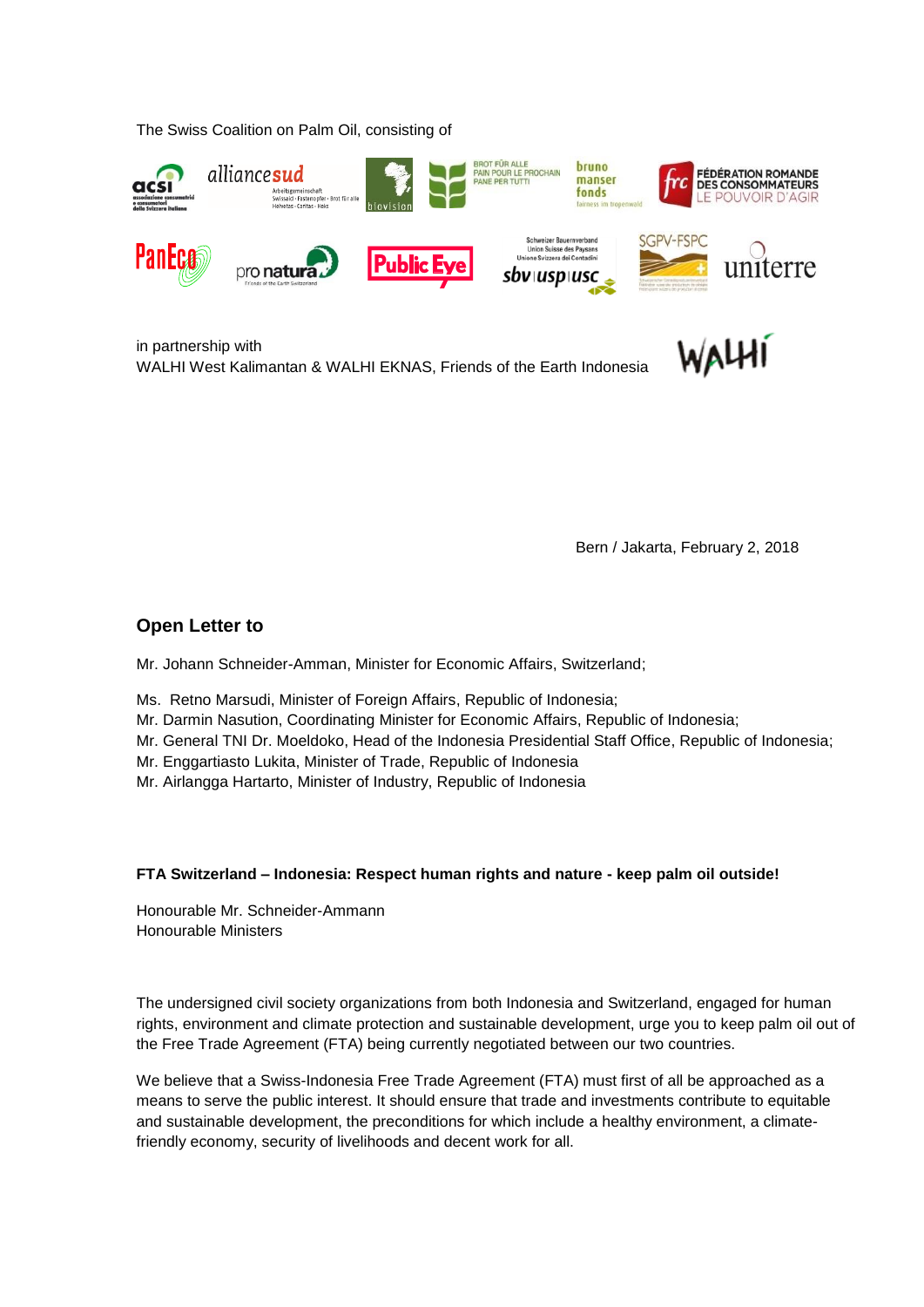In this context we're especially concerned about the issue of palm oil and we strongly urge that palm oil has to be kept outside of the negotiations on the Swiss-Indonesia Free Trade Agreement.

Indonesia is the world's largest palm oil producer and exporter. The production, processing and trade in palm oil products in Indonesia by domestic and foreign (including European) companies as well as bank investments are causing tremendous environmental, social, human rights and labor problems. These include large-scale deforestation, slashing and burning of primary and secondary forests for palm oil plantations, making Indonesia a major contributor to climate change and causing huge biodiversity loss; environmental pollution; land deprivation and human rights violations of local communities; and serious systemic labor rights violations in the sector.

Trade negotiations are not the right place to solve these issues. In an inclusive dialogue outside the trade negotiations, involving all stakeholders, Indonesia and Switzerland should pursue an ambitious roadmap to address the problems surrounding palm oil in a democratic, transparent and holistic way. Including palm oil access rules in FTA will result in increased trade in palm oil products, based on weak voluntarybased certification schemes and this will lead to further land related conflicts as well as environmental, social and human rights problems.

We strongly oppose any proposal in which weak voluntary-based certification schemes like RSPO, ISPO and ISCC qualify palm oil for lower import tariffs. They lack implementation and enforcement mechanisms and demonstrably fail to protect the interests of local communities, workers, smallholders and the environment. The complaint that Indonesian villagers just filed against RSPO at the OECD contact point in Switzerland, demonstrates once more that RSPO fails to implement its own standards.

Additionally, in Switzerland thousands of family farms that produce rape seed and sunflower as part of their crop rotation system are threatened to loosing essential parts of their income. Furthermore, many consumers are concerned about palm oil while being increasingly unable to avoid it in the transformed products supermarkets provide.

We are convinced that the Swiss and Indonesian governments are open to the concerns and inputs from social partners and Civil Society Organizations and we appreciate a full and transparent communication on the envisaged Agreement.

Yours respectfully

The Swiss Coalition on Palm Oil

WALHI West Kalimantan & WALHI EKNAS (National Office), Friends of the Earth Indonesia